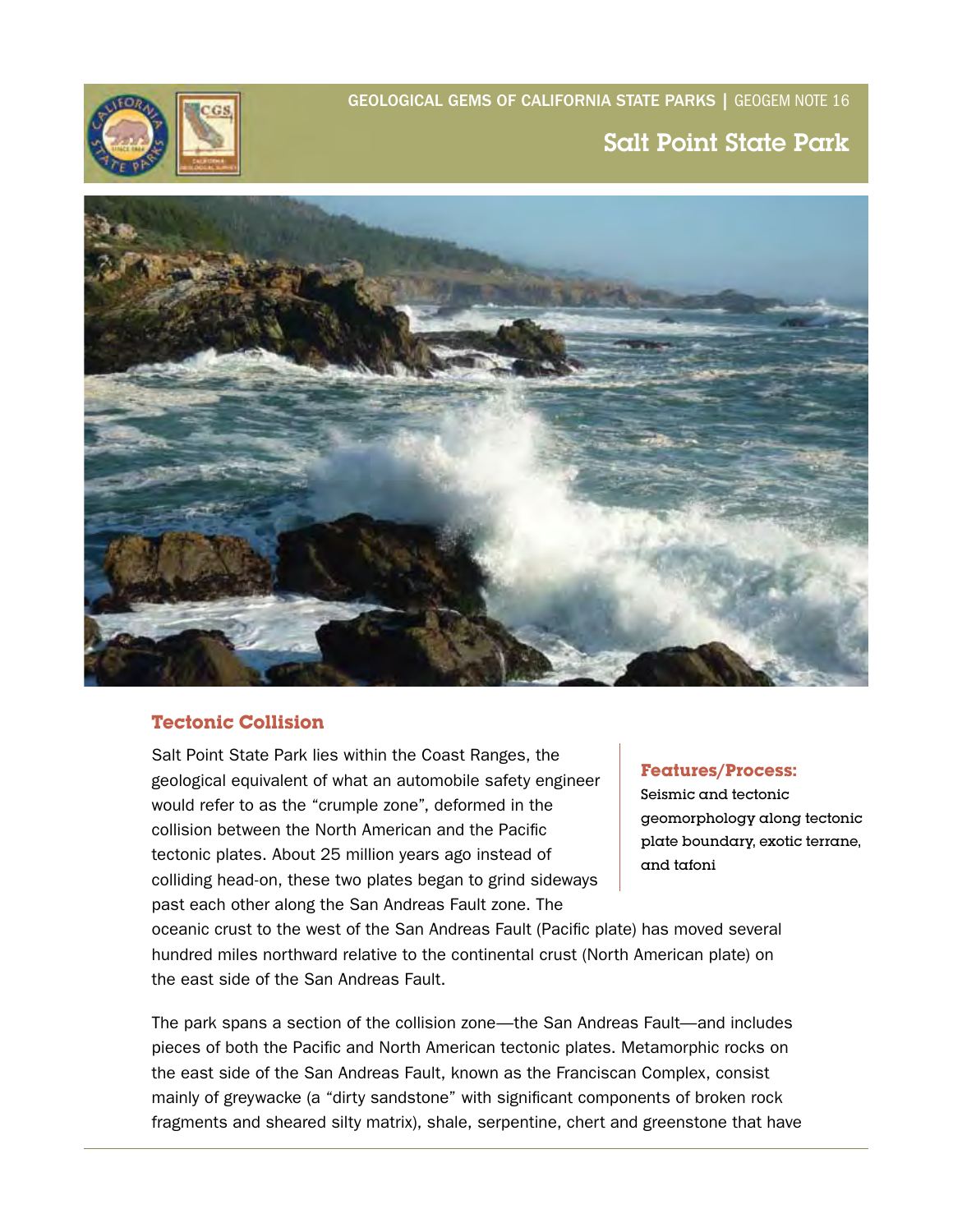What you can see: Tafoni and tilted layers of sandstone that formed deep below the sea, 40–60 million years ago and 200 to 260 miles to the south. The rock layers formed through successive turbidity currents—the equivalent to undersea landslides with thick plumes of sediment. The visible grains in the rock layers were suspended particles in those slurries.



*Photo: Mike Fuller* 

been slightly cooked, squeezed, and mashed against and onto the North American continental plate. Sedimentary rocks west of the San Andreas Fault, known as the German Rancho Formation, consist of alternating layers of sandstone, conglomerates, and mudstones. These rocks formed in submarine channels and on deep-sea fans at oceanic depths where deep currents deposited mud, sand, gravel, cobbles, and boulders. The weight of the sediment and the precipitation of minerals between the rock particles cemented the grains together and eventually transformed the loose sediment into solid sedimentary rock.

#### **Tectonic Uplift**

The uplifted marine terraces tell a story of spurts of uplift followed by periods of relative tectonic stability. In addition to tectonic uplift, sea level fluctuated about 200 feet or more during the Ice Ages. The sea sent breakers crashing against the solid bedrock, plucking it apart grain by grain. The waves carved away at the bedrock creating a gently sloped platform that terminates in a steep sea cliff landward of the platform. As the polar ice thickened during the Ice Ages, the ocean receded, stranding a mantle of beach deposits on the bedrock-carved shelf, forming an uplifted terrace.

Gerstle Cove Marine Reserve (one of the first protected underwater parks in California) is the site of an embryonic terrace still being formed. It is occupied by tide pool communities that include anemones, starfish, and myriads of bottom-dwelling animals and plants. Kelp and fish communities populate the shallow water that shifts back and forth 10 to 15 feet above the beach deposits. Constant abrasion of sand and gravels against the rock slopes cuts the terrace that someday may be uplifted.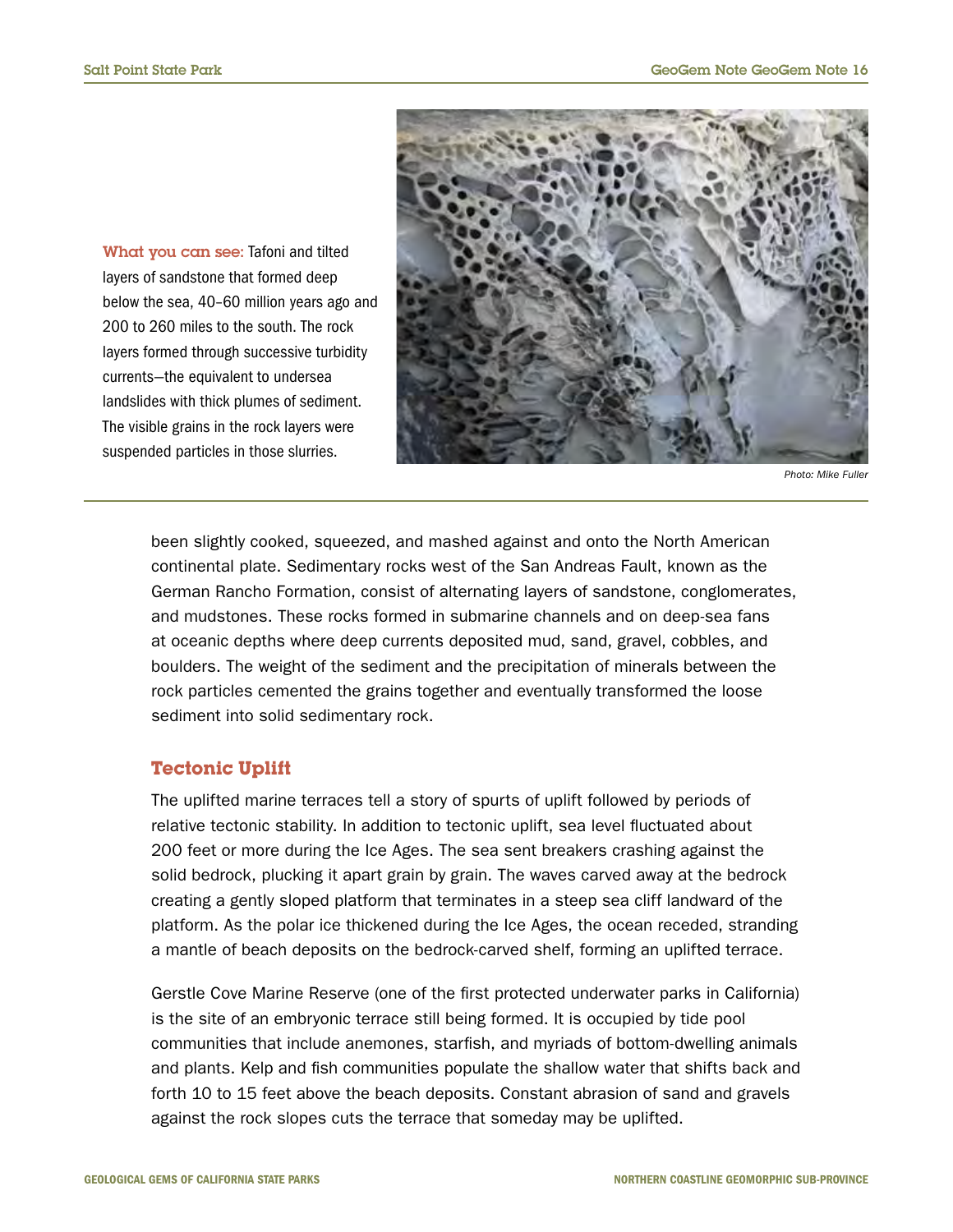

*Photo: Mike Fuller* 

Why it's important: Salt Point State Park is one of the few parks where the visitor can see well-developed tafoni-a unique sort of rock art created by weathering. How and why tafoni forms remains a geological mystery. The beds that formed from density currents reveal undersea processes and conditions that are rarely witnessed. These exposures are a magnet for study by amateurs, students, and professional geologists. The beds lie immediately west of the San Andreas Fault and provide a key timeline and geologic marker for fault studies.

#### **Sea Stacks and Differential Erosion**

Seacliffs exist because of the destructive force of waves and erosion. The hydraulic force and abrasion created by waves attack the foot of the cliff and begin to erode areas of weakness such as joints, cracks, and faults. Some of the sandstone layers are less resistant to the wind and waves and so are removed faster. Gradually, the erosion may form small caves, many of which can be found along the base of the current sea cliff.

Continued erosion may widen the caves forming arches that may or may not be attached to the mainland. Wave attack at the base of an arch and weathering of the roof of the arch weakens the structure until the roof of the arch collapses, leaving a sea stack (an isolated column of rock). The stack may continue to erode, eventually collapsing to form a stump which may be covered by water at high tide. Finally, the stack may be completely planed away by the waves.